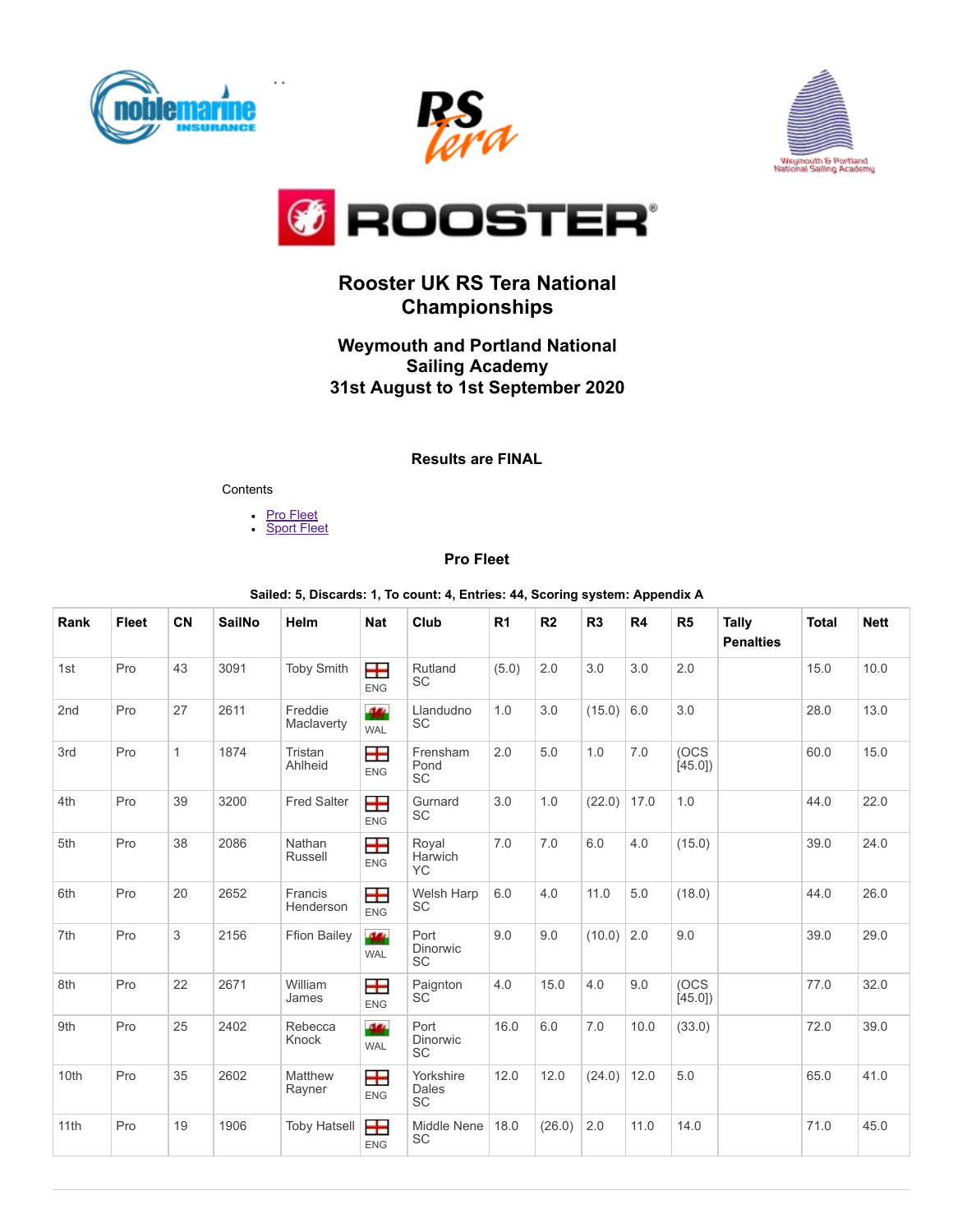| Rank | <b>Fleet</b> | CN             | <b>SailNo</b> | Helm                     | Nat                    | Club                                 | R <sub>1</sub> | R <sub>2</sub> | R <sub>3</sub> | R4     | R <sub>5</sub> | <b>Tally</b><br><b>Penalties</b> | <b>Total</b> | <b>Nett</b> |
|------|--------------|----------------|---------------|--------------------------|------------------------|--------------------------------------|----------------|----------------|----------------|--------|----------------|----------------------------------|--------------|-------------|
| 12th | Pro          | 37             | 3249          | Harry<br><b>Rowlands</b> | 8<br><b>ENG</b>        | Rutland<br>SC                        | 14.0           | (16.0)         | 9.0            | 8.0    | 16.0           |                                  | 63.0         | 47.0        |
| 13th | Pro          | $\overline{4}$ | 3159          | William<br><b>Bailey</b> | <b>T</b><br><b>ENG</b> | Yorkshire<br>Dales<br>SC             | 22.0           | 22.0           | 5.0            | 1.0    | (25.0)         |                                  | 75.0         | 50.0        |
| 14th | Pro          | 28             | 1845          | <b>Ben Meek</b>          | 8<br><b>ENG</b>        | Salcombe<br><b>YC</b>                | (27.0)         | 18.0           | 16.0           | 14.0   | 6.0            |                                  | 81.0         | 54.0        |
| 15th | Pro          | 8              | 2171          | Dylan<br><b>Beatty</b>   | 8<br><b>ENG</b>        | Rutland<br><b>SC</b>                 | 11.0           | 21.0           | 20.0           | (27.0) | 4.0            |                                  | 83.0         | 56.0        |
| 16th | Pro          | 34             | 822           | Olivia<br>Rawlinson      | 8<br><b>ENG</b>        | Roa Island<br><b>Boating</b><br>Club | 19.0           | 19.0           | (21.0)         | 15.0   | 7.0            |                                  | 81.0         | 60.0        |
| 17th | Pro          | 45             | 3262          | Imogen<br>Wade           | 8<br><b>ENG</b>        | Draycote<br>Water<br>SC              | 8.0            | 8.0            | 8.0            | 36.0   | (OCS<br>[45.0] |                                  | 105.0        | 60.0        |
| 18th | Pro          | 10             | 3897          | Tilda<br>Brayshay        | 8<br><b>ENG</b>        | Yorkshire<br>Dales<br>SC             | 10.0           | (28.0)         | 23.0           | 16.0   | 11.0           |                                  | 88.0         | 60.0        |
| 19th | Pro          | 36             | 3639          | Benjamin<br>Ripley       | 8<br><b>ENG</b>        | Hayling<br>Island<br>SC              | (23.0)         | 10.0           | 17.0           | 23.0   | 12.0           |                                  | 85.0         | 62.0        |
| 20th | Pro          | 32             | 1922          | <b>Fflur Pierce</b>      | -946<br><b>WAL</b>     | Port<br><b>Dinorwic</b><br><b>SC</b> | 13.0           | (35.0)         | 14.0           | 22.0   | 13.0           |                                  | 97.0         | 62.0        |
| 21st | Pro          | 24             | 1555          | Josie Kelly              | Ŧ<br><b>ENG</b>        | Felpham<br>SC <sup>'</sup>           | 20.0           | 20.0           | 18.0           | (31.0) | 8.0            |                                  | 97.0         | 66.0        |
| 22nd | Pro          | 9              | 3464          | Killian Boag             | 8<br><b>ENG</b>        | Gurnard<br><b>SC</b>                 | (28.0)         | 14.0           | 19.0           | 20.0   | 22.0           |                                  | 103.0        | 75.0        |
| 23rd | Pro          | 2              | 2111          | Dara Ashen               | 8<br><b>ENG</b>        | Hunts<br>SC                          | 24.0           | 13.0           | (27.0)         | 26.0   | 10.0           | 5.0                              | 105.0        | 78.0        |
| 24th | Pro          | 29             | 3025          | <b>Ben Obrien</b>        | <b>T</b><br><b>ENG</b> | Elton<br><b>SC</b>                   | 17.0           | 24.0           | 25.0           | (28.0) | 19.0           |                                  | 113.0        | 85.0        |
| 25th | Pro          | 42             | 843           | <b>Ben Sinfield</b>      | 44<br><b>WAL</b>       | Port<br>Dinorwic<br>SC               | 32.0           | 11.0           | (33.0)         | 21.0   | 26.0           |                                  | 123.0        | 90.0        |
| 26th | Pro          | 23             | 2616          | Mark<br>Jenkins<br>Jauma | 田<br><b>ENG</b>        | Hayling<br>Island<br><b>SC</b>       | 30.0           | 25.0           | 12.0           | 24.0   | (36.0)         |                                  | 127.0        | 91.0        |
| 27th | Pro          | 12             | 2306          | Harry Burge              | Ŧ<br><b>ENG</b>        | Rutland<br>SC                        | (34.0)         | 17.0           | 34.0           | 13.0   | 30.0           |                                  | 128.0        | 94.0        |
| 28th | Pro          | $\overline{7}$ | 1316          | James<br>Barraclough     | 8<br><b>ENG</b>        | Shropshire<br>SC                     | (BFD<br>[45.0] | 33.0           | 13.0           | 18.0   | 35.0           |                                  | 144.0        | 99.0        |
| 29th | Pro          | 18             | 2442          | Jess Haigh               | 8<br><b>ENG</b>        | <b>Blackwater</b><br>SC              | 15.0           | 32.0           | 32.0           | (33.0) | 21.0           |                                  | 133.0        | 100.0       |
| 30th | Pro          | 44             | 3780          | Finley<br>Southon        | 8<br><b>ENG</b>        | Bough<br>Beech<br>SC                 | 21.0           | 34.0           | 30.0           | 19.0   | (OCS<br>[45.0] |                                  | 149.0        | 104.0       |
| 31st | Pro          | 31             | 2040          | Oliver<br>Phillips       | 8<br><b>ENG</b>        | Royal<br>Lymington<br>YC.            | (BFD<br>[45.0] | 23.0           | 29.0           | 25.0   | 27.0           |                                  | 149.0        | 104.0       |
| 32nd | Pro          | 13             | 2456          | Georgiana<br>Caldecott   | Ŧ<br><b>ENG</b>        | Rutland<br>SC                        | 29.0           | 29.0           | (36.0)         | 30.0   | 20.0           |                                  | 144.0        | 108.0       |
| 33rd | Pro          | 16             | 1499          | Edward<br>Gamble         | 8<br><b>ENG</b>        | Hayling<br>Island<br>SC              | (38.0)         | 30.0           | 31.0           | 35.0   | 17.0           |                                  | 151.0        | 113.0       |
| 34th | Pro          | 26             | 3201          | Thomas<br>Leather        | 8<br><b>ENG</b>        | Gurnard<br>SC                        | (35.0)         | 31.0           | 26.0           | 32.0   | 24.0           |                                  | 148.0        | 113.0       |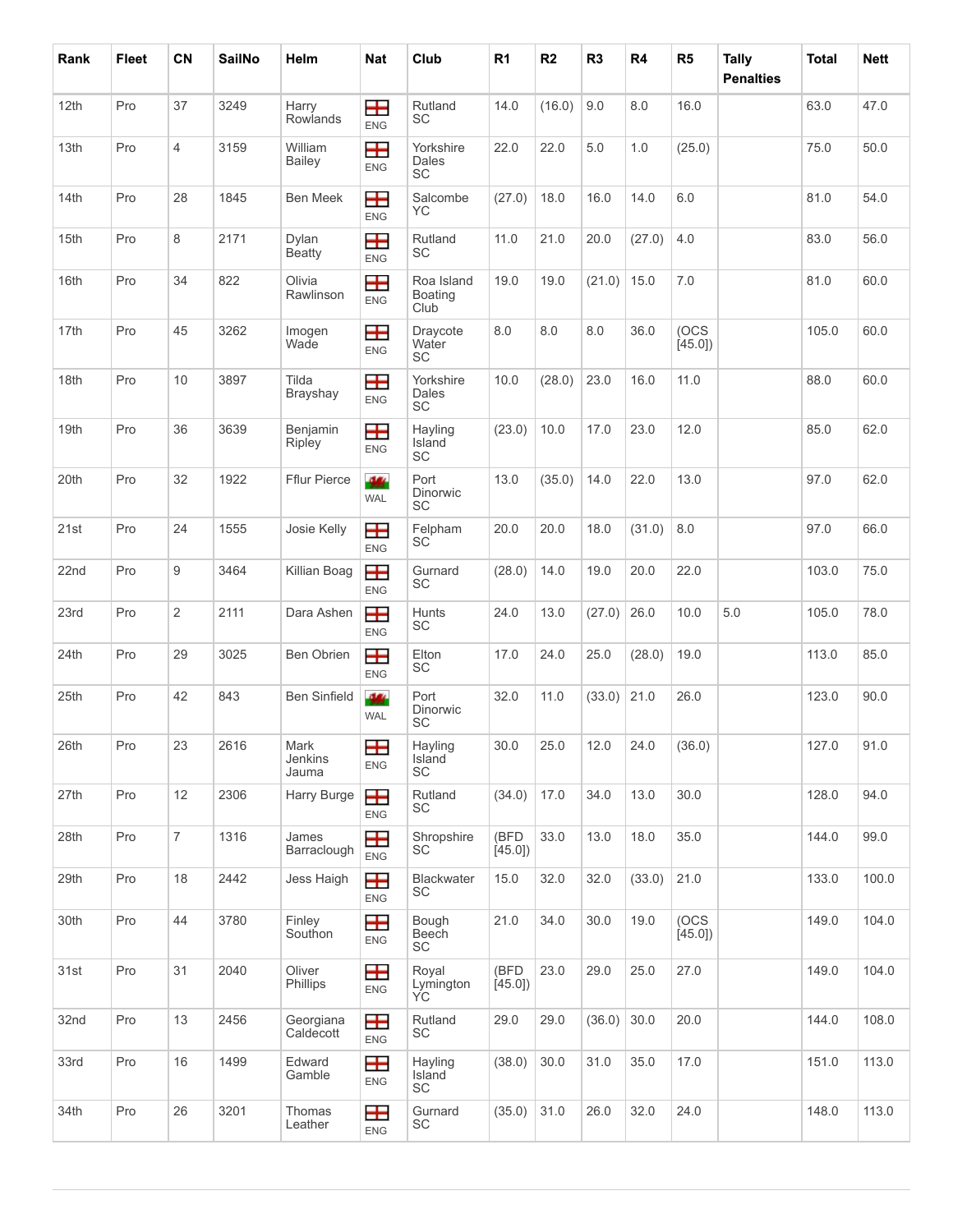| Rank | <b>Fleet</b> | <b>CN</b> | <b>SailNo</b> | Helm                       | <b>Nat</b>      | Club                             | R <sub>1</sub> | R <sub>2</sub> | R3     | R4             | R <sub>5</sub> | Tally<br><b>Penalties</b> | <b>Total</b> | <b>Nett</b> |
|------|--------------|-----------|---------------|----------------------------|-----------------|----------------------------------|----------------|----------------|--------|----------------|----------------|---------------------------|--------------|-------------|
| 35th | Pro          | 21        | 2260          | Joshua<br>Inglesfield      | 8<br><b>ENG</b> | Hayling<br>Island<br><b>SC</b>   | 33.0           | 27.0           | 28.0   | 29.0           | (39.0)         |                           | 156.0        | 117.0       |
| 36th | Pro          | 14        | 2482          | Amelia<br>Dendle           | ⊞<br><b>ENG</b> | Christchurch<br><b>SC</b>        | 25.0           | 43.0           | 35.0   | (DNF<br>[45.0] | 31.0           |                           | 179.0        | 134.0       |
| 37th | Pro          | 17        | 3261          | Issy<br>Glazebrook         | 8<br><b>ENG</b> | <b>ASWC</b><br>Portland          | 39.0           | 37.0           | (44.0) | 37.0           | 23.0           |                           | 180.0        | 136.0       |
| 38th | Pro          | 30        | 2300          | Charlotte<br>Osborne       | 8<br><b>ENG</b> | Royal<br>Victoria<br>YC          | 26.0           | (40.0)         | 39.0   | 39.0           | 32.0           |                           | 176.0        | 136.0       |
| 39th | Pro          | 6         | 2573          | Thomas<br>Banes-<br>Walker | 8<br><b>ENG</b> | Frensham<br>Pond<br><b>SC</b>    | 31.0           | 36.0           | 37.0   | (40.0)         | 34.0           |                           | 178.0        | 138.0       |
| 40th | Pro          | 11        | 2874          | Aimee<br><b>Bulkes</b>     | 8<br><b>ENG</b> | Bowmoor<br><b>SC</b>             | 37.0           | 38.0           | (43.0) | 38.0           | 28.0           |                           | 184.0        | 141.0       |
| 41st | Pro          | 40        | 3579          | <b>Will Sears</b>          | 8<br><b>ENG</b> | Christchurch<br><b>SC</b>        | 40.0           | 39.0           | 38.0   | (43.0)         | 29.0           |                           | 189.0        | 146.0       |
| 42nd | Pro          | 15        | 2852          | Matthew<br>English         | 8<br><b>ENG</b> | Bowmoor<br><b>SC</b>             | 36.0           | (42.0)         | 41.0   | 41.0           | 38.0           |                           | 198.0        | 156.0       |
| 43rd | Pro          | 5         | 2272          | Joe Baker                  | 8<br><b>ENG</b> | <b>Broadstairs</b><br><b>SC</b>  | 42.0           | (RET<br>[45.0] | 42.0   | 34.0           | 40.0           |                           | 203.0        | 158.0       |
| 44th | Pro          | 33        | 2835          | Tom<br>Pritchard<br>Jones  | 8<br><b>ENG</b> | Leigh and<br>Lowton<br><b>SC</b> | 41.0           | 41.0           | 40.0   | (42.0)         | 37.0           |                           | 201.0        | 159.0       |

### **Sport Fleet**

### **Sailed: 4, Discards: 0, To count: 4, Entries: 63, Scoring system: Appendix A**

<span id="page-2-0"></span>

| Rank | <b>Fleet</b> | <b>CN</b> | <b>SailNo</b> | <b>Helm</b>                         | <b>Nat</b>         | Club                         | R <sub>1</sub> | R <sub>2</sub> | R3   | R4                   | Tally<br><b>Penalties</b> | <b>Total</b> | <b>Nett</b> |
|------|--------------|-----------|---------------|-------------------------------------|--------------------|------------------------------|----------------|----------------|------|----------------------|---------------------------|--------------|-------------|
| 1st  | Sport        | 98        | 2392          | Oliver<br>Stratton-<br><b>Brown</b> | 8<br><b>ENG</b>    | Frensham Pond<br><b>SC</b>   | 2.0            | 9.0            | 2.0  | 2.0                  |                           | 15.0         | 15.0        |
| 2nd  | Sport        | 75        | 2226          | Finlay<br>Lomas-<br>Clarke          | 8<br><b>ENG</b>    | Frensham Pond<br><b>SC</b>   | 3.0            | 6.0            | 7.0  | 5.0                  |                           | 21.0         | 21.0        |
| 3rd  | Sport        | 50        | 4112          | Jac Bailey                          | 44<br><b>WAL</b>   | Port Dinorwic<br><b>SC</b>   | 9.0            | 3.0            | 1.0  | 11.0                 |                           | 24.0         | 24.0        |
| 4th  | Sport        | 100       | 3575          | Freddie<br>Sunderland               | 8<br><b>ENG</b>    | Draycote Water<br>SC         | 1.0            | 4.0            | 11.0 | 16.0                 |                           | 32.0         | 32.0        |
| 5th  | Sport        | 107       | 2661          | Charlotte<br>White                  | +<br><b>ENG</b>    | Wilsonian<br>SC.             | 4.0            | 13.0           | 15.0 | 1.0                  |                           | 33.0         | 33.0        |
| 6th  | Sport        | 102       | 1901          | Alex<br>Sydenham                    | 8<br><b>ENG</b>    | Hayling Island<br><b>SC</b>  | 8.0            | 20.0           | 3.0  | 6.0                  |                           | 37.0         | 37.0        |
| 7th  | Sport        | 51        | 3766          | Macsen<br><b>Barber</b>             | -984<br><b>WAL</b> | Neyland<br>YC                | 20.0           | 5.0            | 6.0  | 10.0                 |                           | 41.0         | 41.0        |
| 8th  | Sport        | 101       | 2575          | Ruby<br>Sunderland                  | ⊞<br><b>ENG</b>    | Gurnard<br><b>SC</b>         | 14.0           | 10.0           | 16.0 | 9.0                  |                           | 49.0         | 49.0        |
| 9th  | Sport        | 62        | 2162          | <b>Ben</b><br>Greenhalgh            | -944<br><b>WAL</b> | Port Dinorwic<br><b>SC</b>   | 7.0            | 1.0            | 5.0  | <b>PRP</b><br>[40.0] |                           | 53.0         | 53.0        |
| 10th | Sport        | 91        | 3052          | Luke<br>Rowlands                    | 8<br><b>ENG</b>    | Rutland<br><b>SC</b>         | 18.0           | 7.0            | 25.0 | 8.0                  |                           | 58.0         | 58.0        |
| 11th | Sport        | 106       | 3192          | Harry West                          | 8<br><b>ENG</b>    | Royal Lymington<br><b>YC</b> | 21.0           | 8.0            | 8.0  | 22.0                 |                           | 59.0         | 59.0        |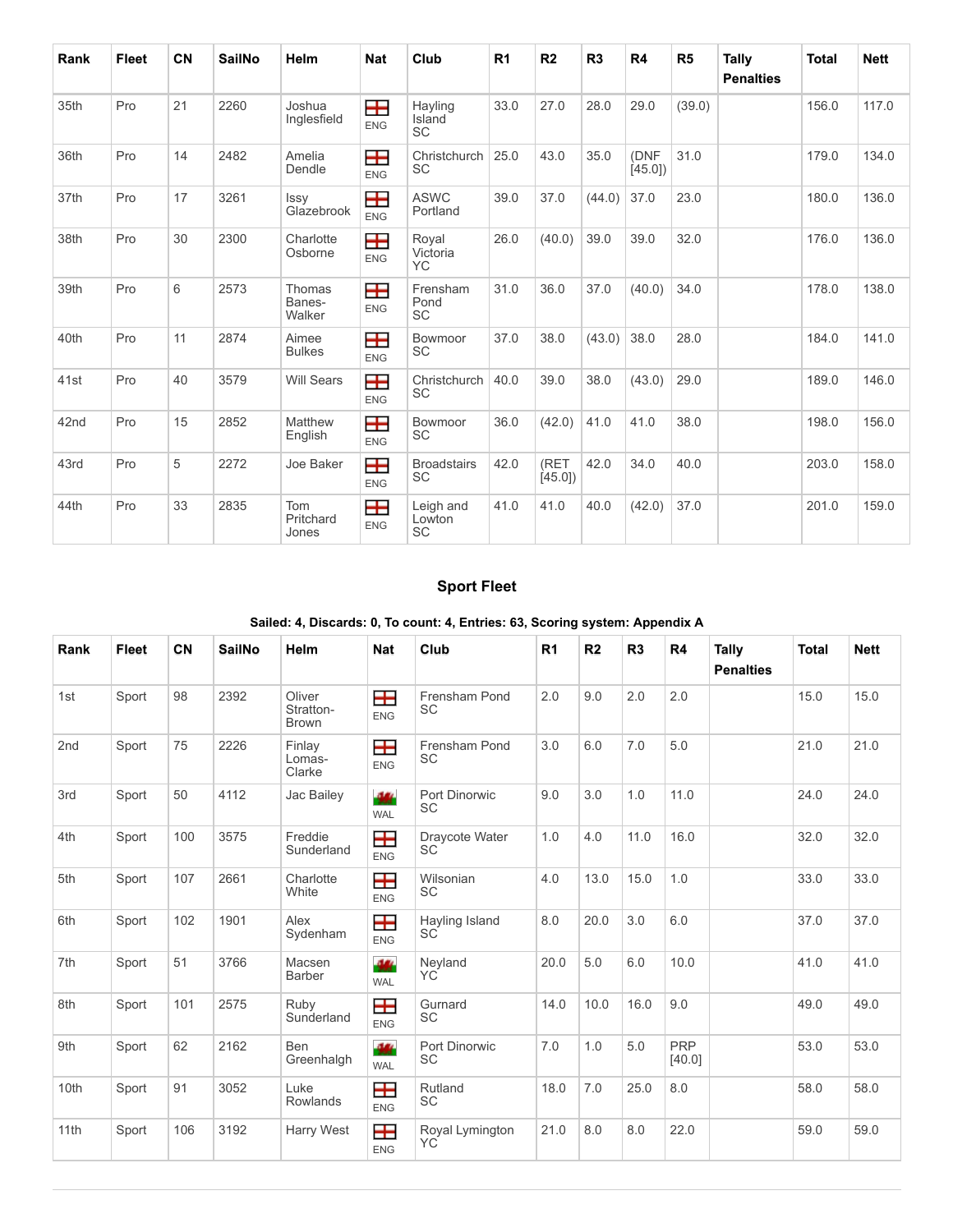| Rank             | <b>Fleet</b> | CN  | <b>SailNo</b> | Helm                                 | <b>Nat</b>              | Club                                        | R <sub>1</sub> | R <sub>2</sub> | R <sub>3</sub> | R4   | Tally<br><b>Penalties</b> | <b>Total</b> | <b>Nett</b> |
|------------------|--------------|-----|---------------|--------------------------------------|-------------------------|---------------------------------------------|----------------|----------------|----------------|------|---------------------------|--------------|-------------|
| 12th             | Sport        | 56  | 2311          | <b>Will Bradley</b>                  | ╈<br><b>ENG</b>         | Gurnard<br><b>SC</b>                        | 33.0           | 16.5           | 4.0            | 7.0  |                           | 60.5         | 60.5        |
| 13th             | Sport        | 103 | 2623          | Max Tait                             | ╈<br><b>ENG</b>         | Royal Lymington<br>YС                       | 10.0           | 15.0           | 20.0           | 19.0 |                           | 64.0         | 64.0        |
| 14th             | Sport        | 65  | 2218          | Ethan Hill                           | <b>TH</b><br><b>ENG</b> | Chichester<br>YC.                           | 6.0            | 21.0           | 10.0           | 28.0 |                           | 65.0         | 65.0        |
| 15th             | Sport        | 82  | 3811          | Samuel<br>Osborne                    | ╈<br><b>ENG</b>         | Royal Victoria<br>YС                        | 25.0           | 24.0           | 9.0            | 14.0 |                           | 72.0         | 72.0        |
| 16th             | Sport        | 68  | 2664          | William<br>Johnson                   | <b>TH</b><br><b>ENG</b> | <b>Brightlingsea</b><br>SC <sup>-</sup>     | 28.0           | 19.0           | 13.0           | 17.0 |                           | 77.0         | 77.0        |
| 17th             | Sport        | 95  | 309           | Theo Smith                           | <b>TH</b><br><b>ENG</b> | Rutland<br>SC                               | 22.0           | 14.0           | 19.0           | 24.0 |                           | 79.0         | 79.0        |
| 18th             | Sport        | 87  | 2365          | Max<br>Rawlinson                     | <b>H</b><br><b>ENG</b>  | Roa Island<br><b>Boating Club</b>           | 23.0           | 18.0           | 24.0           | 15.0 |                           | 80.0         | 80.0        |
| 19th             | Sport        | 97  | 2459          | Mark Soars                           | ╈<br><b>ENG</b>         | Frensham Pond<br>SC                         | 15.0           | 2.0            | 21.0           | 48.0 |                           | 86.0         | 86.0        |
| 20th             | Sport        | 66  | 3259          | Amelie<br><b>Hiscocks</b>            | <b>TH</b><br><b>ENG</b> | Weymouth &<br>Portland Sailing<br>Academy   | 12.0           | 25.0           | 47.0           | 3.0  |                           | 87.0         | 87.0        |
| 21st             | Sport        | 73  | 1654          | Merry Lewis                          | ╈<br><b>ENG</b>         | Hayling Island<br><b>SC</b>                 | 42.0           | 42.0           | 12.0           | 4.0  |                           | 100.0        | 100.0       |
| 22 <sub>nd</sub> | Sport        | 57  | 1638          | Annabel<br>Caldecott                 | 8<br><b>ENG</b>         | Rutland<br>SC                               | 24.0           | 27.0           | 28.0           | 27.0 |                           | 106.0        | 106.0       |
| 23rd             | Sport        | 47  | 2387          | William<br>Ahlheid                   | ╈<br>ENG                | Frensham Pond<br><b>SC</b>                  | 43.0           | 16.5           | 29.0           | 18.0 |                           | 106.5        | 106.5       |
| 24th             | Sport        | 96  | 2214          | Andrew<br>Soars                      | ᆂ<br><b>ENG</b>         | Frensham Pond<br>SC                         | 51.0           | 11.0           | 22.0           | 25.0 |                           | 109.0        | 109.0       |
| 25th             | Sport        | 104 | 2560          | Toby<br>Thompson                     | <b>H</b><br><b>ENG</b>  | Frensham Pond<br>SC                         | 13.0           | 32.0           | 38.0           | 29.0 |                           | 112.0        | 112.0       |
| 26th             | Sport        | 77  | 2604          | <b>Oliver Mckee</b>                  | 8<br><b>ENG</b>         | Rutland<br>SC                               | 19.0           | 12.0           | 23.0           | 60.0 |                           | 114.0        | 114.0       |
| 27th             | Sport        | 70  | 2837          | Matthew<br>Knowles                   | 8<br>ENG                | Bolton<br>SC                                | 5.0            | 39.0           | 33.0           | 39.0 |                           | 116.0        | 116.0       |
| 28th             | Sport        | 93  | 3611          | Rafferty<br>Seddon                   | <b>H</b><br><b>ENG</b>  | <b>Salterns</b><br>SC                       | 48.0           | 34.0           | 14.0           | 30.0 |                           | 126.0        | 126.0       |
| 29th             | Sport        | 85  | 2478          | Jasmine<br>Pillon                    | 8<br>ENG                | Hayling Island<br>SC                        | 37.0           | 28.0           | 36.0           | 26.0 |                           | 127.0        | 127.0       |
| 30th             | Sport        | 80  | 2871          | Harry<br>Mitchell                    | <b>TH</b><br>ENG        | <b>Fairlop Waters</b><br>SC                 | 39.0           | 33.0           | 43.0           | 13.0 |                           | 128.0        | 128.0       |
| 31st             | Sport        | 99  | 2348          | William<br>Stratton-<br><b>Brown</b> | <b>TH</b><br><b>ENG</b> | Frensham Pond<br>SC                         | 17.0           | 31.0           | 46.0           | 36.0 |                           | 130.0        | 130.0       |
| 32nd             | Sport        | 78  | 3554          | Angus<br>Middleton-<br>leal          | —<br>ENG                | Gurnard<br>SC                               | 35.0           | 36.0           | 26.0           | 34.0 |                           | 131.0        | 131.0       |
| 33rd             | Sport        | 71  | 3163          | Sirene Le<br>Petit                   | 44<br>WAL               | Pembrokeshire<br>Performance<br>Sailing Aca | 27.0           | 44.0           | 39.0           | 23.0 |                           | 133.0        | 133.0       |
| 34th             | Sport        | 60  | 2331          | Osea Evans                           | <b>TH</b><br><b>ENG</b> | <b>Blackwater</b><br><b>SC</b>              | 50.0           | 23.0           | 17.0           | 45.0 |                           | 135.0        | 135.0       |
| 35th             | Sport        | 72  | 3914          | Samuel<br>Leather                    | <b>TH</b><br>ENG        | Gurnard<br>SC                               | 29.0           | 30.0           | 37.0           | 41.0 |                           | 137.0        | 137.0       |
| 36th             | Sport        | 76  | 3496          | Zoe Lomas-<br>Clarke                 | Ŧ<br><b>ENG</b>         | Frensham Pond<br>SC                         | 41.0           | 22.0           | 32.0           | 44.0 |                           | 139.0        | 139.0       |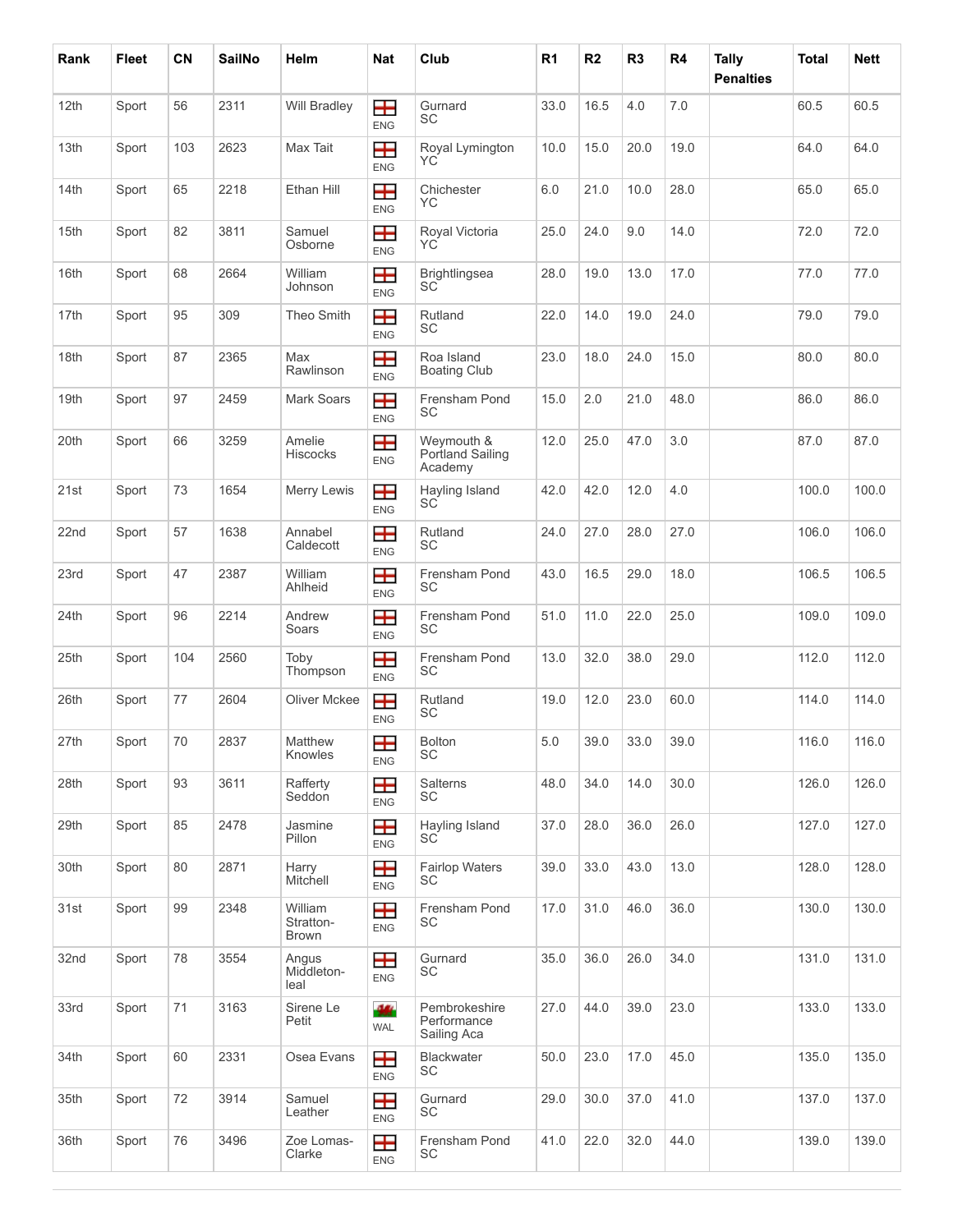| Rank | <b>Fleet</b> | CN  | <b>SailNo</b> | Helm                      | <b>Nat</b>              | Club                                               | R <sub>1</sub> | R <sub>2</sub> | R3   | R4   | <b>Tally</b><br><b>Penalties</b> | <b>Total</b> | <b>Nett</b> |
|------|--------------|-----|---------------|---------------------------|-------------------------|----------------------------------------------------|----------------|----------------|------|------|----------------------------------|--------------|-------------|
| 37th | Sport        | 69  | 3719          | Thomas Jubb               | <b>T</b><br><b>ENG</b>  | Hayling Island<br>SC                               | 30.0           | 46.0           | 44.0 | 20.0 |                                  | 140.0        | 140.0       |
| 38th | Sport        | 64  | 1789          | Ava Harris-<br>Scott      | ᆂ<br><b>ENG</b>         | Elton<br>SC                                        | 44.0           | 26.0           | 30.0 | 40.0 |                                  | 140.0        | 140.0       |
| 39th | Sport        | 81  | 3916          | Matilda<br>Moore          | 8<br><b>ENG</b>         | Gurnard<br>SC                                      | 11.0           | 49.0           | 40.0 | 42.0 |                                  | 142.0        | 142.0       |
| 40th | Sport        | 63  | 3580          | Tristan<br>Harding        | 8<br><b>ENG</b>         | Frensham Pond<br>SC                                | 26.0           | 45.0           | 34.0 | 38.0 |                                  | 143.0        | 143.0       |
| 41st | Sport        | 94  | 478           | <b>Tom Sinfield</b>       | 44<br><b>WAL</b>        | Port Dinorwic<br>SC                                | 45.0           | 41.0           | 31.0 | 37.0 |                                  | 154.0        | 154.0       |
| 42nd | Sport        | 89  | 3246          | Nicola<br><b>Richards</b> | 士<br><b>ENG</b>         | Castle Cove<br>SC                                  | 36.0           | 29.0           | 50.0 | 43.0 |                                  | 158.0        | 158.0       |
| 43rd | Sport        | 90  | 1215          | <b>Emilia Ripley</b>      | 99<br><b>ENG</b>        | Hayling Island<br>SC                               | 34.0           | 58.0           | 35.0 | 32.0 |                                  | 159.0        | 159.0       |
| 44th | Sport        | 67  | 3255          | Louis<br><b>Hiscocks</b>  | ╈<br>ENG                | Weymouth &<br>Portland Sailing<br>Academy          | 47.0           | 52.0           | 55.0 | 12.0 |                                  | 166.0        | 166.0       |
| 45th | Sport        | 49  | 1693          | Felicity<br>Angell        | ᆂ<br><b>ENG</b>         | Draycote Water<br>SC                               | 53.0           | 43.0           | 18.0 | 52.0 |                                  | 166.0        | 166.0       |
| 46th | Sport        | 53  | 2372          | Jack Bew                  | Ŧ<br>ENG                | Docklands Sailing<br>&<br><b>Watersports Centr</b> | 31.0           | 35.0           | 49.0 | 51.0 |                                  | 166.0        | 166.0       |
| 47th | Sport        | 61  | 2028          | Imogen<br>Green           | <b>TH</b><br><b>ENG</b> | Draycote Water<br>SC                               | 38.0           | 37.0           | 52.0 | 46.0 |                                  | 173.0        | 173.0       |
| 48th | Sport        | 86  | 1878          | Samuel<br>Pontefract      | 99<br><b>ENG</b>        | Royal Lymington<br>YС                              | 55.0           | 38.0           | 54.0 | 31.0 |                                  | 178.0        | 178.0       |
| 49th | Sport        | 52  | 4108          | George<br>Bence           | ╈<br><b>ENG</b>         | <b>Salterns</b><br>SC                              | 63.0           | 55.0           | 27.0 | 35.0 |                                  | 180.0        | 180.0       |
| 50th | Sport        | 92  | 1556          | <b>Kirsty Scott</b>       | <b>TH</b><br><b>ENG</b> | <b>Starcross</b><br>YC.                            | 52.0           | 48.0           | 48.0 | 33.0 |                                  | 181.0        | 181.0       |
| 51st | Sport        | 105 | 491           | Rowan<br>Walker-<br>Green | 士<br>ENG                | Cotswold<br>SC                                     | 40.0           | 40.0           | 53.0 | 50.0 |                                  | 183.0        | 183.0       |
| 52nd | Sport        | 109 | 1610          | Frederick<br>Wood         | <b>TH</b><br><b>ENG</b> | Leigh and Lowton<br>SC                             | 16.0           | 57.0           | 59.0 | 56.0 |                                  | 188.0        | 188.0       |
| 53rd | Sport        | 88  | 2511          | Henry Reed                | <b>T</b><br>ENG         | Starcross<br>YC.                                   | 32.0           | 56.0           | 51.0 | 55.0 |                                  | 194.0        | 194.0       |
| 54th | Sport        | 84  | 798           | <b>Harriet Paley</b>      | <b>T</b><br>ENG         | Starcross<br>YC.                                   | 49.0           | 53.0           | 45.0 | 53.0 |                                  | 200.0        | 200.0       |
| 55th | Sport        | 74  | 1769          | Susanna<br>Local          | 8<br>ENG                | Bough Beech<br>SC                                  | 56.0           | 59.0           | 41.0 | 49.0 |                                  | 205.0        | 205.0       |
| 56th | Sport        | 110 | 2391          | Tom Yates                 | 4<br>ENG                | Gurnard<br>SC                                      | 46.0           | 51.0           | 56.0 | 54.0 |                                  | 207.0        | 207.0       |
| 57th | Sport        | 59  | 3564          | Harry Dendle              | 士<br>ENG                | Christchurch<br>SC                                 | 57.0           | 50.0           | 60.0 | 47.0 |                                  | 214.0        | 214.0       |
| 58th | Sport        | 83  | 3662          | Marcus<br>Pakes           | 8<br>ENG                | Haversham<br>SC                                    | 54.0           | 47.0           | 58.0 | 58.0 |                                  | 217.0        | 217.0       |
| 59th | Sport        | 58  | 2496          | Angus<br>Cockburn         | 8<br><b>ENG</b>         | Hayling Island<br>SC                               | 61.0           | 61.0           | 42.0 | 59.0 |                                  | 223.0        | 223.0       |
| 60th | Sport        | 48  | 1885          | <b>Ben Angell</b>         | <b>TH</b><br>ENG        | Draycote Water<br>SC                               | 58.0           | 54.0           | 61.0 | 61.0 |                                  | 234.0        | 234.0       |
| 61st | Sport        | 46  | 3928          | William<br>Adams          | ENG                     | Hayling Island<br>SC                               | 60.0           | 60.0           | 57.0 | 57.0 |                                  | 234.0        | 234.0       |